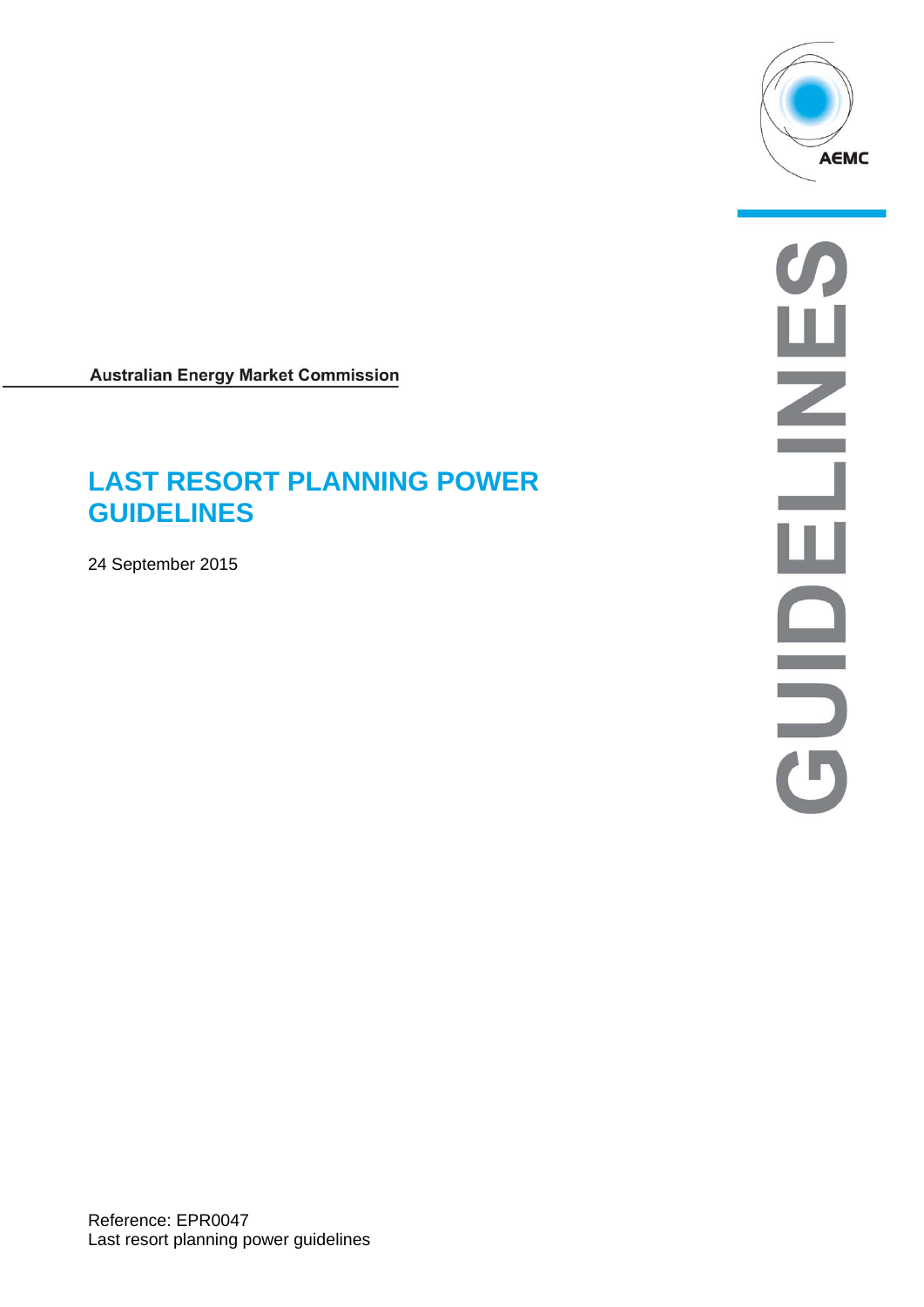#### **Inquiries**

Australian Energy Market Commission PO Box A2449 Sydney South NSW 1235

**E**: aemc@aemc.gov.au **T**: (02) 8296 7800 **F**: (02) 8296 7899

Reference: EPR0047

#### **Citation**

AEMC 2015, Last resort planning power guidelines, 24 September 2015, Sydney

#### **About the AEMC**

The AEMC reports to the Council of Australian Governments (COAG) through the COAG Energy Council. We have two functions. We make and amend the national electricity, gas and energy retail rules and conduct independent reviews for the COAG Energy Council.

This work is copyright. The Copyright Act 1968 permits fair dealing for study, research, news reporting, criticism and review. Selected passages, tables or diagrams may be reproduced for such purposes provided acknowledgement of the source is included.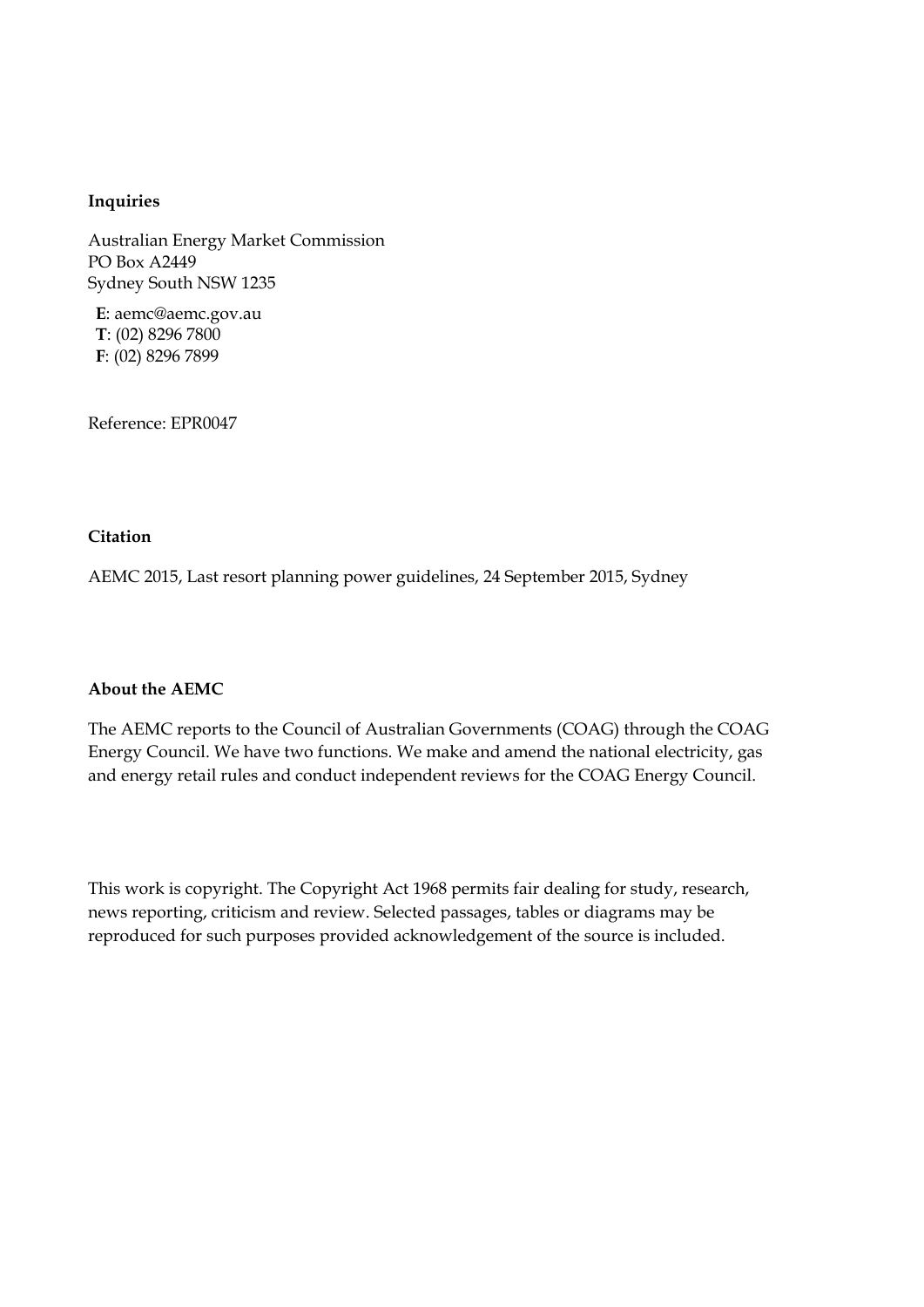These guidelines may be referred to as the "last resort planning power guidelines" and are made under clause 5.22 of the National Electricity Rules (the NER).

# **1**. **Purpose and scope of these guidelines**

1.1 The Australian Energy Market Commission (AEMC) is responsible for the exercise of a "last resort planning power" (LRPP) under clause 5.22 of the NER. The purpose of the LRPP is:

> "to ensure timely and efficient inter-regional transmission investment for the long term interests of consumers of electricity."1

- 1.2 The LRPP enables the AEMC to direct one or more Registered Participants to:
	- identify a potential transmission project and apply the regulatory investment test for transmission (RIT-T) to that project; or
	- apply the RIT-T to a potential transmission project that has been identified by the AEMC.
- 1.3 These guidelines provide further information about the AEMC's processes when considering the exercise of the LRPP including information gathering, consultation and communication.
- 1.4 These guidelines have been developed and published by the AEMC in accordance with the transmission consultation procedures in clause 6A.20 of the NER, having regard to the requirements of clause 5.22 of the NER including:
	- the purpose of the LRPP;
	- the advisory role of the Australian Energy Market Operator (AEMO);
	- the need for consideration of matters that are relevant to the exercise of the LRPP; and
	- the annual reporting role on the matters considered by the AEMC in exercising the LRPP.
- 1.5 The AEMC has also had regard to the requirement for procedural fairness to be afforded to a Registered Participant when the AEMC is considering whether or not a Registered Participant is to be nominated as a directed party.

1

 $1$  NER clause 5.22(b).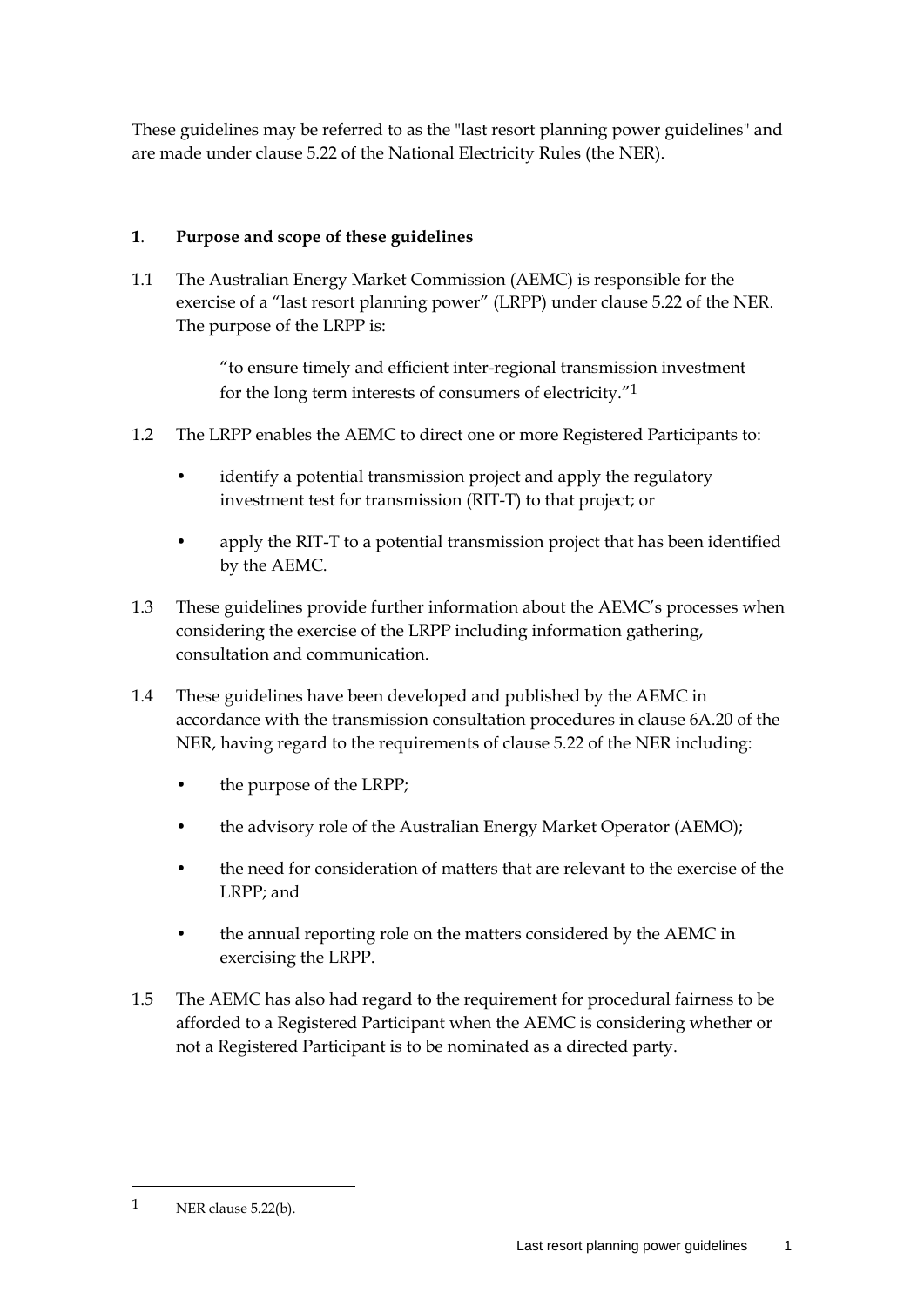# **2 Date of commencement of these guidelines**

The date of commencement of these amended guidelines is 24 September 2015.

## **3 Interpretation**

- 3.1 Any term used in these guidelines that is defined in the NER has the same meaning as it has in the NER.
- 3.2 Where these guidelines refer to "a directed party" this may be taken to include more than one directed party, where relevant.

# **4 AEMC's general approach to exercising the LRPP**

- 4.1 The AEMC uses a three stage process in determining whether to exercise the LRPP.
- 4.2 The first stage involves undertaking analysis to determine whether there are any inter regional flow constraints in the national electricity market that may not have been adequately examined by Network Service Providers. To undertake this exercise the AEMC will generally analyse and compare the following documents:
	- the two most recent National Transmission Network Development Plans published by AEMO under clause 5.20.2 of the NER;
	- the most recent congestion information resource published by AEMO under clause 3.7A of the NER;2
	- the most recent transmission annual planning reports published by Transmission Network Service Providers under clause 5.12.2 of the NER; and
	- any other relevant documents, such as any RIT-T reports published under clause 5.16.4 of the NER.
- 4.3 The second stage of the process is only undertaken if the first stage identifies any constraints on inter regional flow paths that may not have been adequately examined by the relevant Network Service Provider(s). This stage involves more closely examining the inter regional flow paths and the estimated economic impacts of any constraints to determine whether exercising the LRPP may meet the national electricity objective. During this stage, the AEMC will request information from AEMO and relevant Registered Participants.

1

<sup>2</sup> AEMO publishes a national electricity market constraints report annually.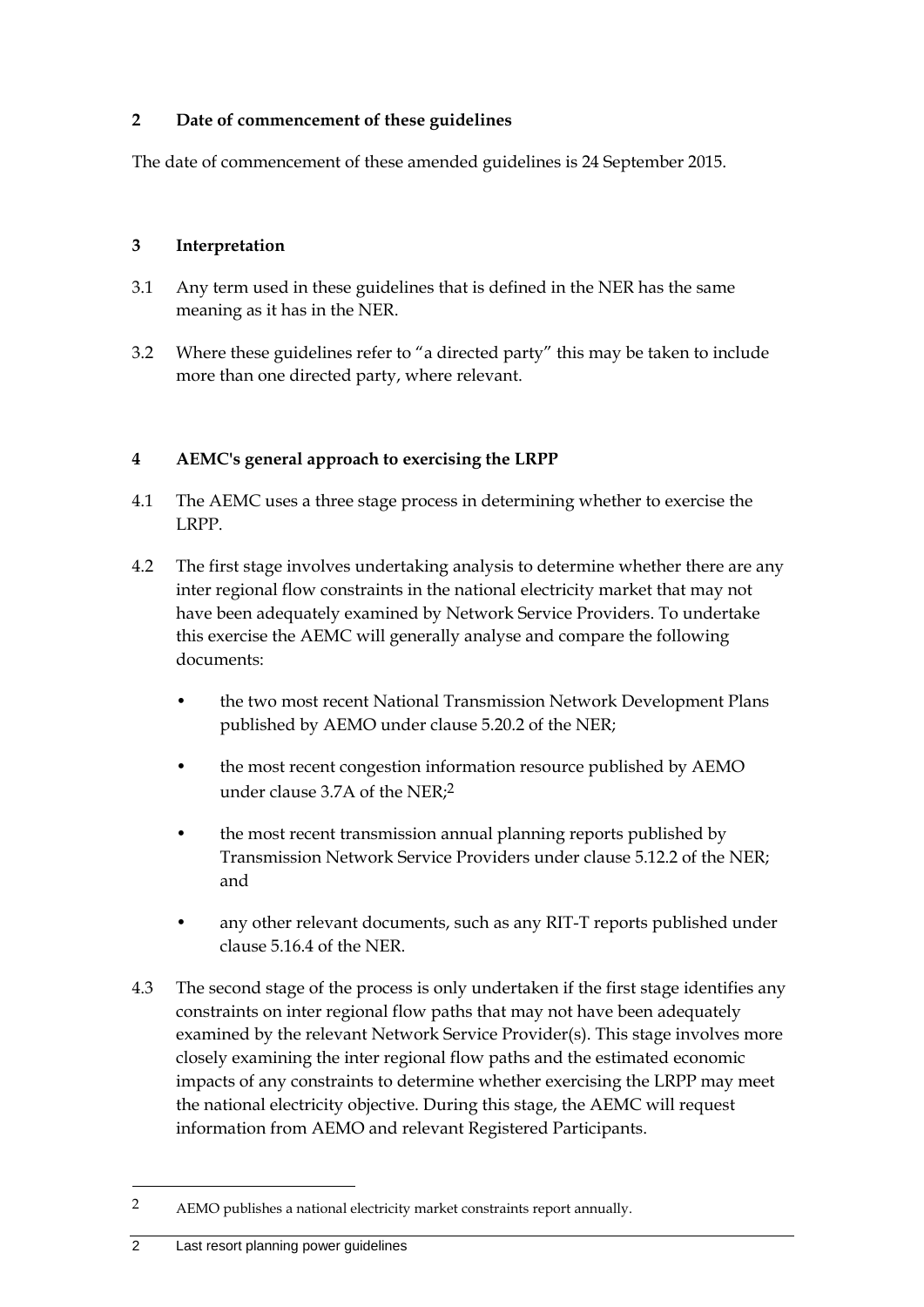4.4 The third stage focuses on who the AEMC should direct to undertake the RIT-T. The AEMC will only undertake this stage of the process if it has determined that exercising the LRPP may meet the national electricity objective during stage two of the process.

# **5 Request for advice from AEMO on the LRPP**

- 5.1 This section of these guidelines sets out the processes that apply where the AEMC requests advice from AEMO under clause 5.22(e) of the NER.
- 5.2 The AEMC may include in any terms of reference in relation to a request to AEMO for advice under clause 5.22(e) of the NER:
	- a description of a problem relating to constraints in respect of national transmission flow paths between regional reference nodes ("the problem") or a potential transmission project that will address a problem ("the project");
	- the findings of the AEMC in respect of the matters listed in clause  $5.22(g)$  of the NER and any other relevant considerations;
	- a request for AEMO's view as to whether it is appropriate for the AEMC in all the circumstances, to exercise the LRPP in relation to that project or problem and the reasons for those views;
	- a request for AEMO to provide recommendations as to which Network Service Providers (if any) may be an appropriate directed party in the particular circumstances;
	- a date by which the advice is to be provided to the AEMC; and
	- any other relevant matter.
- 5.3 If AEMO, in preparing advice to the AEMC, forms the view that it requires further time than initially provided for by the AEMC, it may, with the agreement of the AEMC, provide its advice on a later agreed date.
- 5.4 The AEMC must publish on its website:
	- any terms of reference in relation to a request to AEMO for advice under clause 5.22(e) of the NER; and
	- any extension of the time for the provision of that advice, as agreed between AEMO and the AEMC, and the reasons for the extension.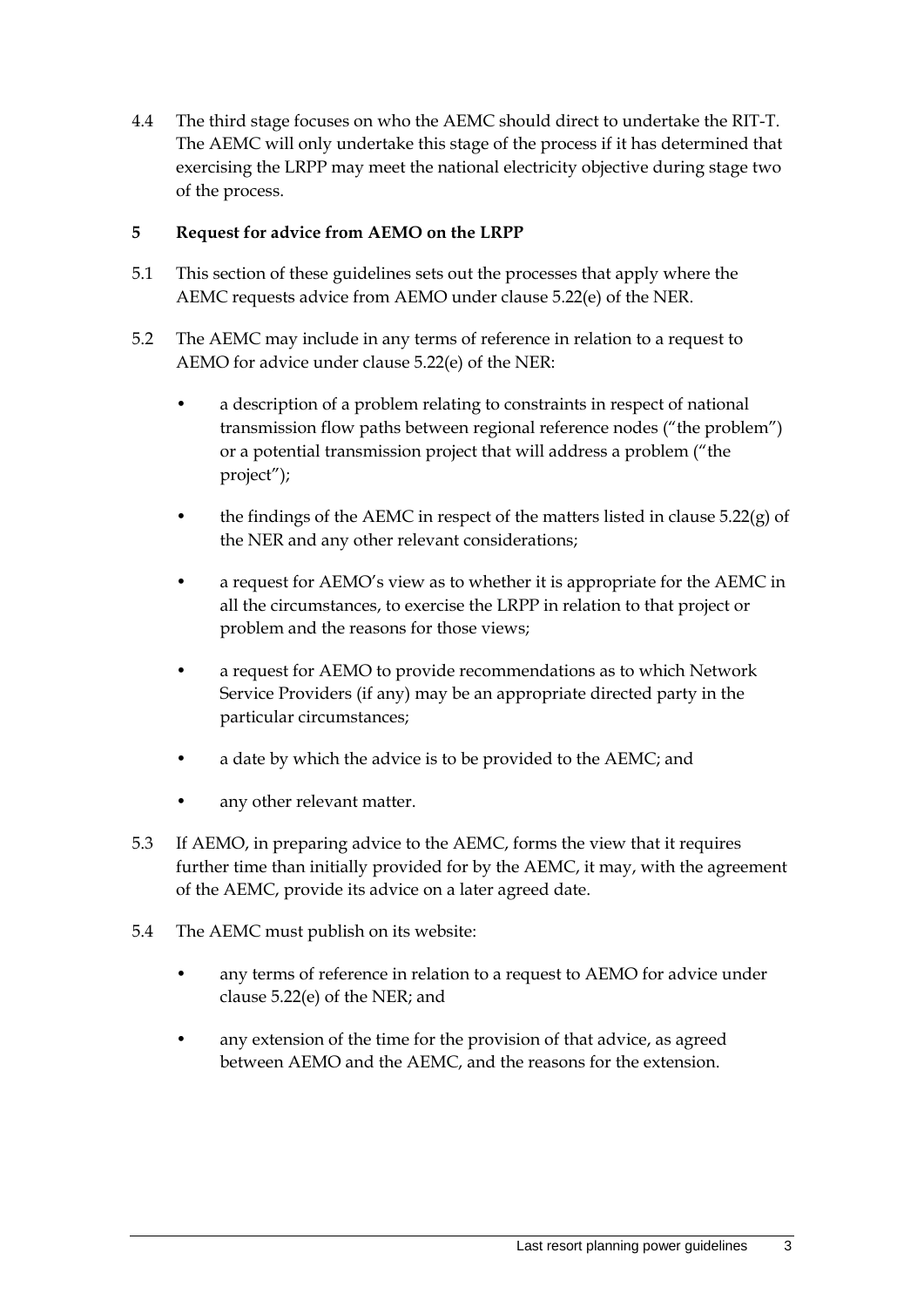# **6 Consultation on advice received from AEMO**

- 6.1 The AEMC must publish on its website a copy of AEMO's advice to the AEMC in relation to the exercise of the LRPP and invite comment from interested persons.
- 6.2 If advice from AEMO includes a recommendation as to a person who has been nominated as a directed party, the AEMC must invite comment from that person on AEMO's advice, or on any other matters that the AEMC considers relevant.
- 6.3 If the AEMC considers that AEMO's advice to the AEMC affects any other person, it may invite comment from that person on AEMO's advice.
- 6.4 Any consultation under this section in relation to advice from AEMO is to be for a period of not less than 20 business days.

# **7 Provision of information for the exercise of the LRPP**

- 7.1 The AEMC may, from time to time, request persons to provide information to inform the AEMC's decision making in relation to the exercise of the LRPP.
- 7.2 The AEMC may request information from:
	- Network Service Providers under consideration by the AEMC as a potential directed party; and
	- other persons who may be affected by the exercise of the LRPP or who may be capable of providing relevant information to assist the AEMC in its decision making.

## **8 Treatment of confidential information**

- 8.1 Subject to any claims of confidentiality, the AEMC will publish information provided in relation to the exercise of the LRPP on its website.
- 8.2 Those persons providing information should clearly identify any confidential information and give reasons why the material should be treated as confidential.

## **9. Role of interested persons in the AEMC's exercise of the LRPP**

- 9.1 The AEMC is mindful that interested persons may wish to make the AEMC aware of matters that may be relevant to the exercise of the LRPP.
- 9.2 Such provision of information should be in writing and may present the person's views as to the nature and extent of a problem and its relevance for the exercise of the LRPP.